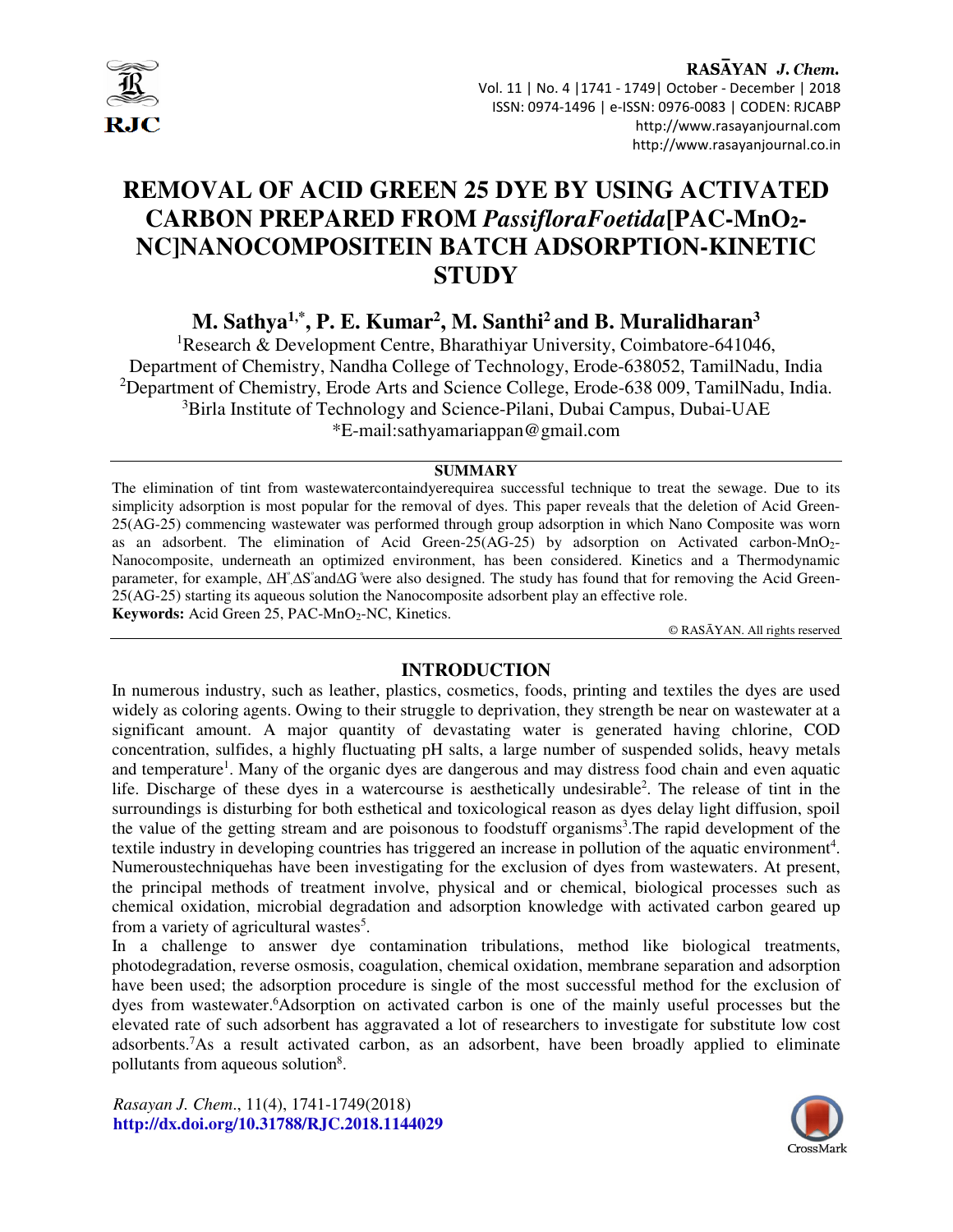# RASAYAN J. Chem.

Vol. 11 | No. 4 |1741 - 1749| October - December | 2018

These adsorbents were ready from natural resources such as leaf and seed like neem leaf powder<sup>9</sup>, Guava leaf powder<sup>10</sup>, Typha Angustata  $L^{11}$ , plant roots, cotton fibre<sup>12</sup>, wheat and rice<sup>13</sup>, Jambonut<sup>14</sup>, Borassusflabellifer L<sup>15</sup> and Passiflora Foetida<sup>16</sup>etc, worn for amputation of dye removal studies. Therefore, adsorption is suggested as a feasible way for Acid dye removal.

In current days, nanotechnology has been measured as a talented knowledge to care for water. In at hand effort of adsorption capacity of the passiflorafoetida plant material  $[PAC-MnO<sub>2</sub>-NC]$  be considered in favor of the removal of Acid Green-25 at temperature,  $P<sup>H</sup>$  and particle size, dissimilar dye concentration, contact time, and adsorbent dosage,. The kinetic group adsorption study was agreed away to realize the adsorption process. The adsorption dynamics and thermodynamic parameter ∆H ̊, ∆S ̊, and ∆G ̊for such systems have been evaluated.

# **EXPERIMENTAL**

# **Flow Chart for the Preparation of PAC-MnO2-NC**



Fig.-1

#### **The Grounding of Activated Carbon**

From local area situated at Thindal, Erode District, Tamilnadu, the Passiflorafoetida deposit resources were composed. It is dried for 20 days before it they were cut into small pieces. Lastly, it was full in a steel boat and excited in soften oven. The hotness was raised steadily up to  $500^{\circ}$ C and set aside it for half an hour. The carbonized material was floor well and sieve to diverse subdivision mass. It was stored in a synthetic bottle for auxiliary studies. In this learning particle size of 0.15 to 0.25mm was worn and it was labeled as PAC.

#### **Groundwork of PAC-MnO2-NC**

Activated Carbon (3gm) was permitted to enlarge in 15mL of water-free Alcohol and moved for 2 hours at  $25^{\circ}$ C to get a homogeneous suspension. At the identical instant, the Manganese dioxide (3gm) was detached into water-free Alcohol (15mL). Then the watery Manganese dioxide was bitten by bit added into the deferment of activated Carbon and stimulated for a further 5 hours at  $25^{\circ}$ C.To this, 5mL alcohol and 0.2mL of deionized water was leisurely added. The rousing was sustained for another 5 hours at  $25^{\circ}$ C and the consequential deferment was set aside while sleeping in a void oven for 6 hours at  $80^{\circ}$ C.It was labeled as PAC-MnO<sub>2</sub>-NC.

#### **Preparation of Sorbate**

Acid Green 25 is purchased from S.d. fine chemicals. Acid Green 25 has molecular formula  $C_{28}H_{20}N_2N_42O_8S_2$ . The dye absorption in supernatant solution was dogged at characteristic wavelength [ $\lambda$ max =622.57nm] by twicegrin UV-visible spectrophotometer [Systronics 2202]. The element configuration of Acid Green is agreed underneath.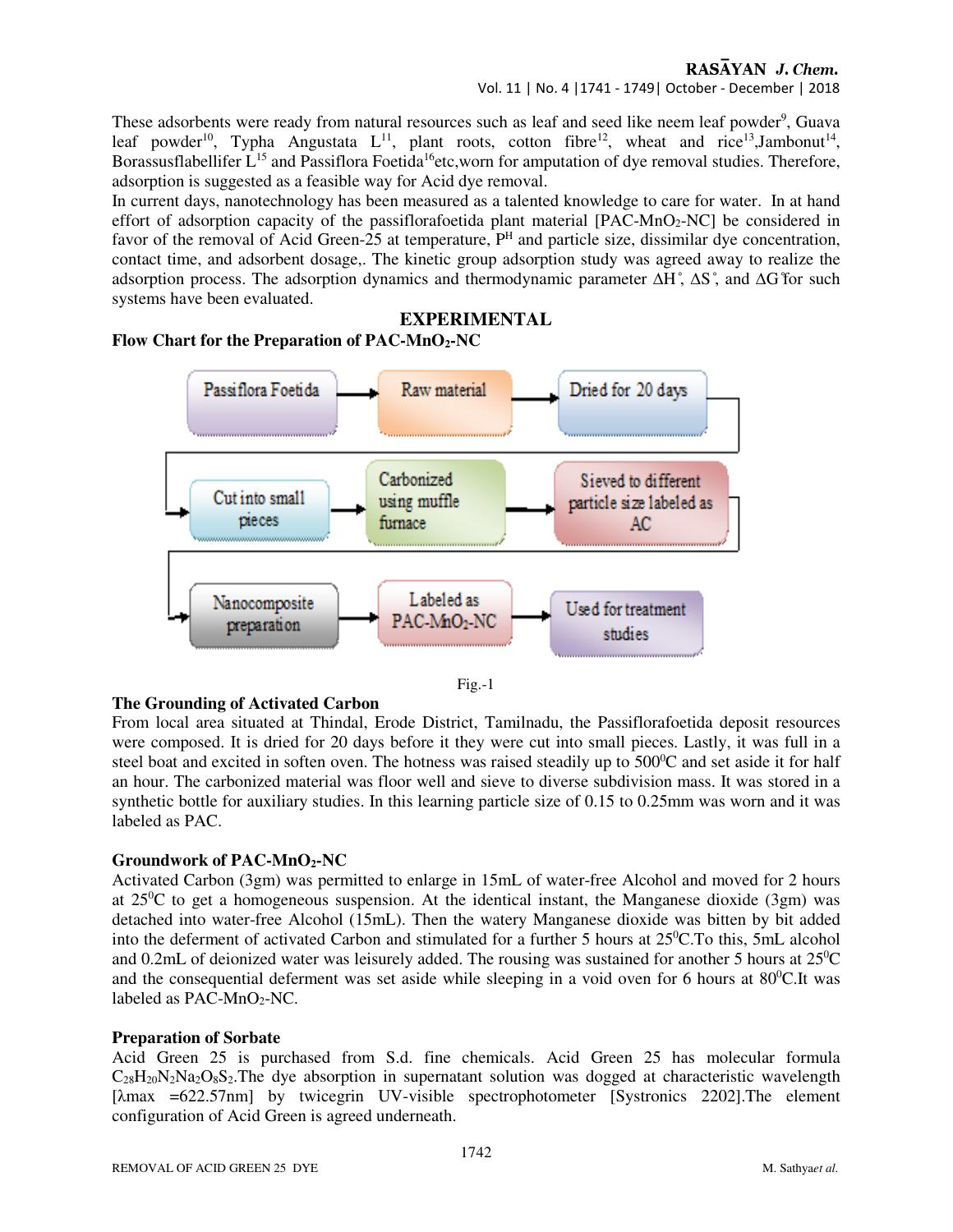# RASAYAN J. Chem.

Vol. 11 | No. 4 |1741 - 1749| October - December | 2018

#### **EXPERIMENTAL**

Batch technique was followed by agitating 50 ml of four dissimilar stain solutions (10, 20, 30 and 40 mgL<sup>-1</sup>)at their expected pH with 100 mg of PAC-MnO<sub>2</sub>-NC in 150 ml stoppered tapering flasks at room heat (30.2<sup>o</sup>C) in a warmth controlled water soak shaker at 140 rpm. The samples were solitary from the shaker at prearranged occasion intervals and the coloring solution was estranged from the adsorbent by centrifuging at 10,000 rpm for 10 min. The absorbance of the supernatant solution was calculated using UV-VIS spectrophotometer (Cyber Lab, 100) at wavelength 500 nm.



The quantity of AG25 adsorbed per unit mass was premeditated from the following equation:  $q_t = (C_0 - C_t / V) / W$  (1)

Where, W is the adsorbent quantity (mg);  $C_t$  the absorption of AG25 solution at moment in time t (min); V the quantity of functioning solution (mL);  $C_0$  the first concentration of AG25 (mg/L);  $q_t$  is the sum of dye adsorbed per unit weight of adsorbent (mg/g). Blank with only the adsorbate in 50 ml of distilled water were conducted concurrently at the parallel situation to report for adsorption in using goblet containers. It originated that no adsorption of AG25 by jugstockade occurred. The investigational parameters considered are initial dye concentration, contact time, pH and temperature and adsorbent dosage. Adsorption kinetics were tested with Elovich models, pseudo-second-order, Intraparticle diffusion model and pseudo-first-order.

# **RESULTS AND DISCUSSION**

#### **Effects of Initial Dye Concentration Vs Agitation Time**

Belongings of initial dye concentration (10, 20, 30 and 40 mg/L) and agitation time on the exclusion of AG are offered in Graph-1. The percent elimination of AG25enlarged with raise in agitation time and reached stability at 150 min. The percent stain exclusion at stability decreased from 76.73 to 57.35 as the dye absorption was enlarged from 10 to 40 mg/L. It is lucid that the elimination of dye depends on the opening concentration of the dye. The taking away curves are lone, even and nonstop for most to saturation.



Graph-1: Cause of Concentration and Agitation Time of AG25 on Eliminationof PAC-MnO2-NC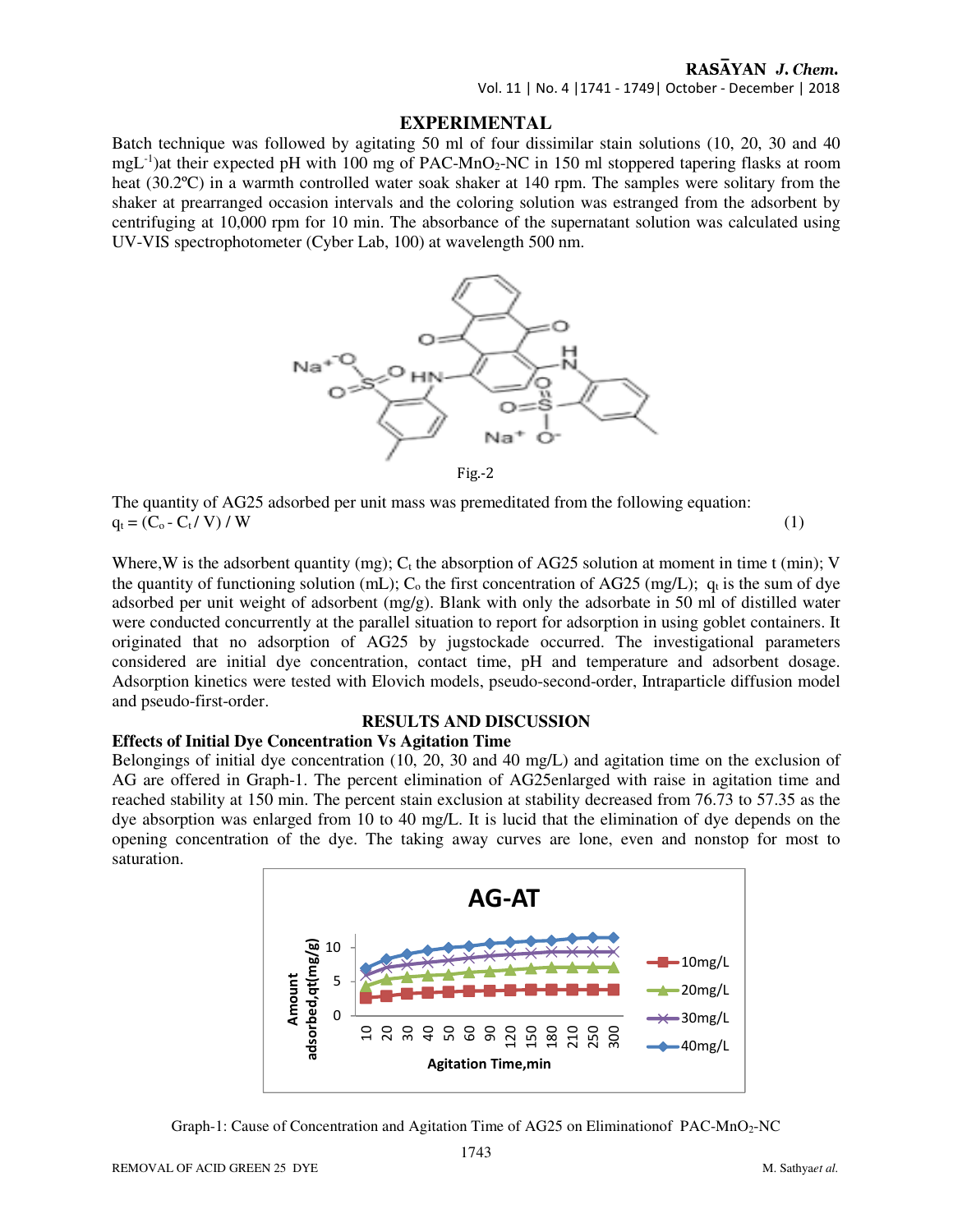#### **Effect of Adsorbent Quantity**

The subtraction of AG25 by PAC-MnO<sub>2</sub>-NC at dissimilar adsorbent quantity are existing in Graph-2(10mg to 600mg / 50ml) was experienced for the dye concentration 10, 20, 30 and 40 mg/L. Augment in adsorbent quantity enlarged the percent exclusion of dye which is due to the enlarge in the exterior region of the adsorbent.



Graph-2: Effect of Adsorbent Quantity on Removal of AG25 by PAC-MnO<sub>2</sub>-NC

#### **Outcome of pH**

The outcome of pH on the exclusion of AG25 by PAC-MnO<sub>2</sub>-NC is revealed in Graph-3. Dye adsorption decreases with enlarge of pH from 2 to 5 and no amazing modify thereafter. Low pH nepotism the adsorption, a decrease of pH the plane become more protonated and gain positive charge which makes it easier for the anionic dyes to connect with carbon. Reduced adsorption of AG25at superior pH price is due to the antagonism among the negatively charged hydroxyl ions and anionic dye for the sorption sites.



Graph-3: Cause of pH on Removal of AG25 by PAC-MnO<sub>2</sub>-NC

#### **Effect of Hotness**

The consequence of temperature of adsorption of AG25 (Graph-4) for absorption 40 mg/L adsorbent was accepted out at 30°, 40°, 50°and 60°C. The percent deletion of colorant enlarged from 20.66 to 79.32. This indicates that enlarge in adsorption with raise in heat perhaps due to a boost in the mobility of the huge dye ions. Besides, increasing hotness may construct a swelling effect inside the interior structure of the adsorbent, piercing the bulky dye molecule further.

#### **Adsorption Kinetics**

A learn of adsorption kinetics is enviable as it provides the in turn regarding the method of adsorption, which is significant for good organization of the course. The Elovich adsorption, Intraparticle diffusion,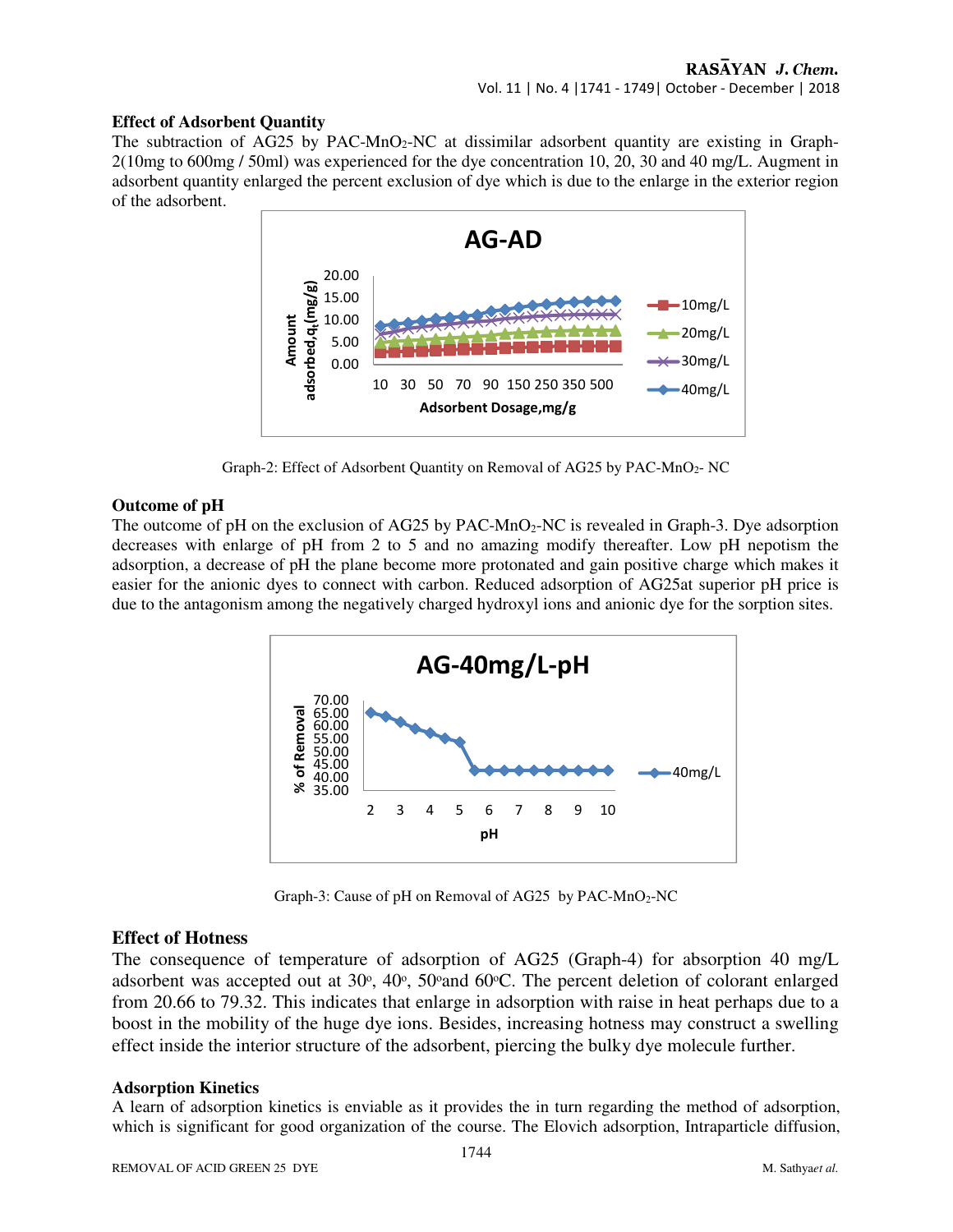Vol. 11 | No. 4 |1741 - 1749| October - December | 2018

pseudo-first-order and pseudo-second-order models were used to check dynamical tentative statistics.



Graph-4: Effect of Heat on Removal of AG25 by PAC-MnO<sub>2</sub>-NC

#### **Pseudo Primary Array Representation**

Lagergren's linear form of initial order speed equation is as follows<sup>17</sup>:  $\log(q_{e}-q_{t}) = \log q_{e} - k_{1}t/2.203$  (2)

Where  $k_1$  is the rate constant of first-order adsorption (min<sup>-1</sup>) and  $q_e$  and  $q_t$  are the amounts of dye adsorbed on adsorbent at equilibrium and at time t, respectively  $(mg/g)$ . The slant and interrupt of contriving of log ( $q_e - q_t$ ) vs t were worn to conclude  $k_1$  and  $q_e$  (Graph-5). These standards are revealed in Table-1. It does not robust for pseudo initial array kinetics.



Graph-5: Plot of Pseudo InitialArraySculpt at Dissimilar Concentrations

| Table-1: Pseudo InitialArray Kinetic Parameters for the Adsorption of AG25 by PAC-MnO <sub>2</sub> -NC at different |
|---------------------------------------------------------------------------------------------------------------------|
| concentrations                                                                                                      |

| Primary of dye<br>(mg/L) |             | Pseudo Opening-Array Kinetics |                        |                |  |
|--------------------------|-------------|-------------------------------|------------------------|----------------|--|
|                          | $q_e$ expt. | $q_e$ cal.<br>(mg/g)          | $K_1$<br>$(mg min-1)$  | $\mathbb{R}^2$ |  |
| 10                       | 3.84        | 1.2359                        | $2.303x10^{-2}$        | 0.941          |  |
| 20                       | 7.11        | 2.6061                        | $1.612x10^{-2}$        | 0.974          |  |
| 30                       | 9.38        | 3.3884                        | $1.842 \times 10^{-2}$ | 0.984          |  |
| 40                       | 11.47       | 3.7239                        | $1.381 \times 10^{-2}$ | 0.945          |  |

#### **Pseudo NextArrayRepresentation**

Ho <sup>18</sup>as by given the linearised form of the pseudo next tidy representation is: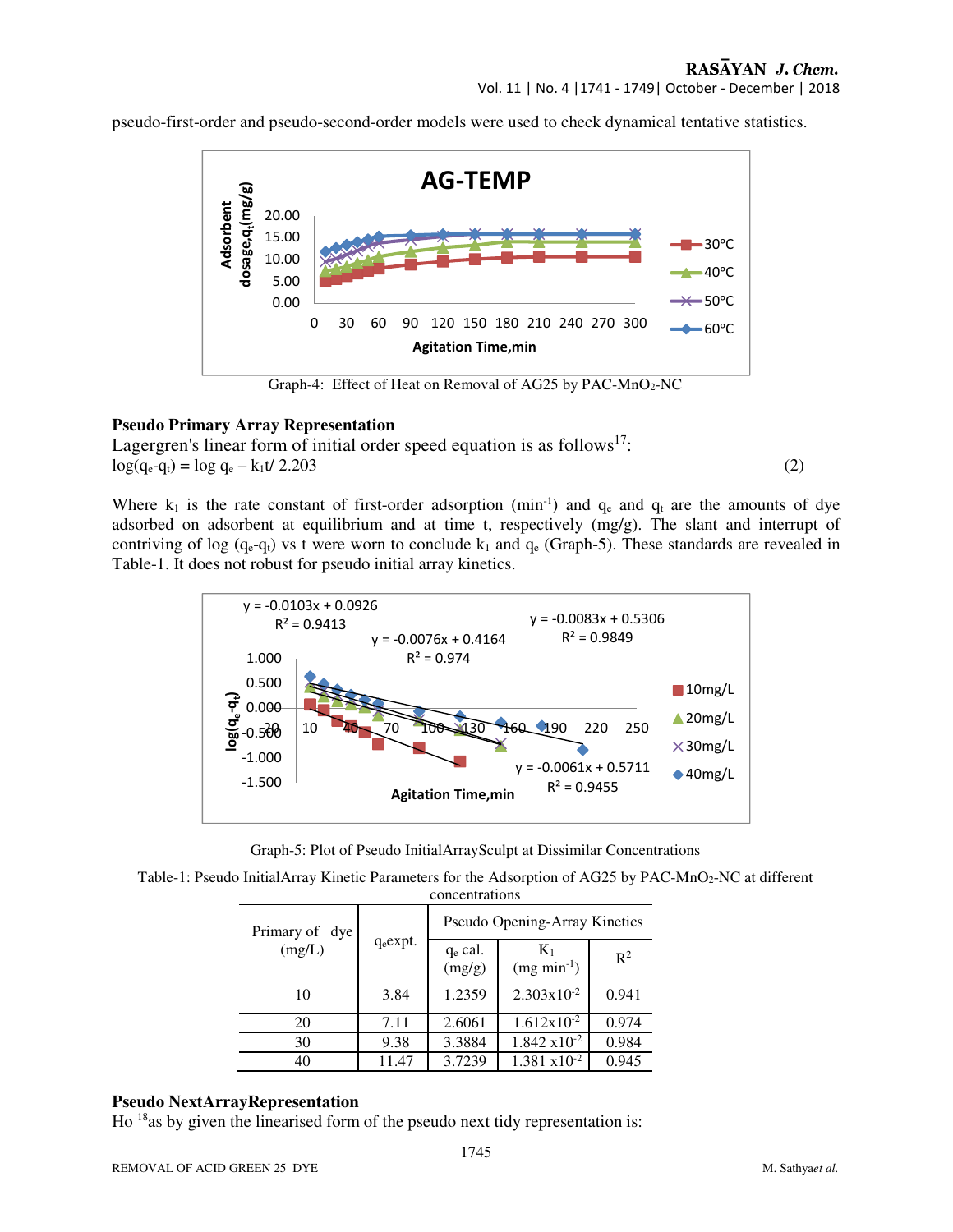$$
\begin{array}{ccc}\nt & 1 & t \\
\hline\n-q_t = \frac{k_2 q_e}{2 + q_e} & \text{(3)}\n\end{array}
$$

Where  $q_e$  is the greatest adsorption capability (mgg<sup>-1</sup>) and  $k_2$  is the speed stable of Pseudo-subsequent arrange adsorption (gm<sup>-1</sup> min<sup>-1</sup>). The grade of the scheme t/q<sub>t</sub>vs t gives the worth of  $q_e$  and from interruptk<sub>2</sub> can be premeditated (Graph- 6). These ideals are exposed in Table 2. It is lucid from the temperament of robust and connection coefficients that the adsorption of AG25 on PAC-MnO<sub>2</sub>-NC is superior represented by Pseudo-subsequently kinetics.



Graph-6: Plots of the Pseudo-subsequent Arrange Copy at Dissimilar Concentration

| Opening         | $q_{e}$ expt. | Kinetics<br>Pseudo Next-array |                         |                |  |  |  |
|-----------------|---------------|-------------------------------|-------------------------|----------------|--|--|--|
| of Dye $(mg/L)$ |               | $q_e$ cal.<br>k <sub>2</sub>  |                         | $\mathbb{R}^2$ |  |  |  |
|                 |               | (mg/g)                        | $(mg min-1)$            |                |  |  |  |
| 10              | 3.84          | 3.9370                        | 4.4927 $x10^{-2}$       | 0.999          |  |  |  |
| 20              | 7.11          | 7.4074                        | 1.4889 $x10^{-2}$       | 0.999          |  |  |  |
| 30              | 9.38          | 9.7087                        | $1.2525 \times 10^{-2}$ | 0.999          |  |  |  |
| 40              | 11.47         | 11.9047                       | $9.011 \times 10^{-3}$  | 0.999          |  |  |  |

Table-2: Pseudo Subsequent Array Kinetic Parameter for the Adsorption of AG25 by PAC-MnO<sub>2</sub>-NC at Diverse Concentration

#### **Elovich Kinetic Representation**

An easy linearized type of Elovich kinetic equation<sup>19</sup> is offered as follows:

$$
q_{t} = \left(\frac{1}{\alpha\beta}\right) \ln\left(\alpha\beta\right) + \left(\frac{1}{\beta}\right) \ln(t)
$$
\n(4)

Where, $\beta$  is the desorption constant (g/mg) and  $\alpha$  is the initial adsorption rate (mg/g/ min) through any one research. A scheme of  $q_t$  versus ln(t) with a straight streak, as predictable, with a slant of (1/  $\beta$ ) and a seize of  $(1/\alpha \beta)$  ln  $(\alpha \beta)$  can be intended in Graph-7. The elovich sculpt parameters connection coefficient R<sup>2</sup>, α and β are summarized in Table-3. Commencing the table the correlation coefficient (R<sup>2</sup>), initial adsorption rate ( $\alpha$ ) and desorption constant ( $\beta$ ) are calculated. The association coefficient is ( $\mathbb{R}^2$ ) is less than that of Pseudo-second order model.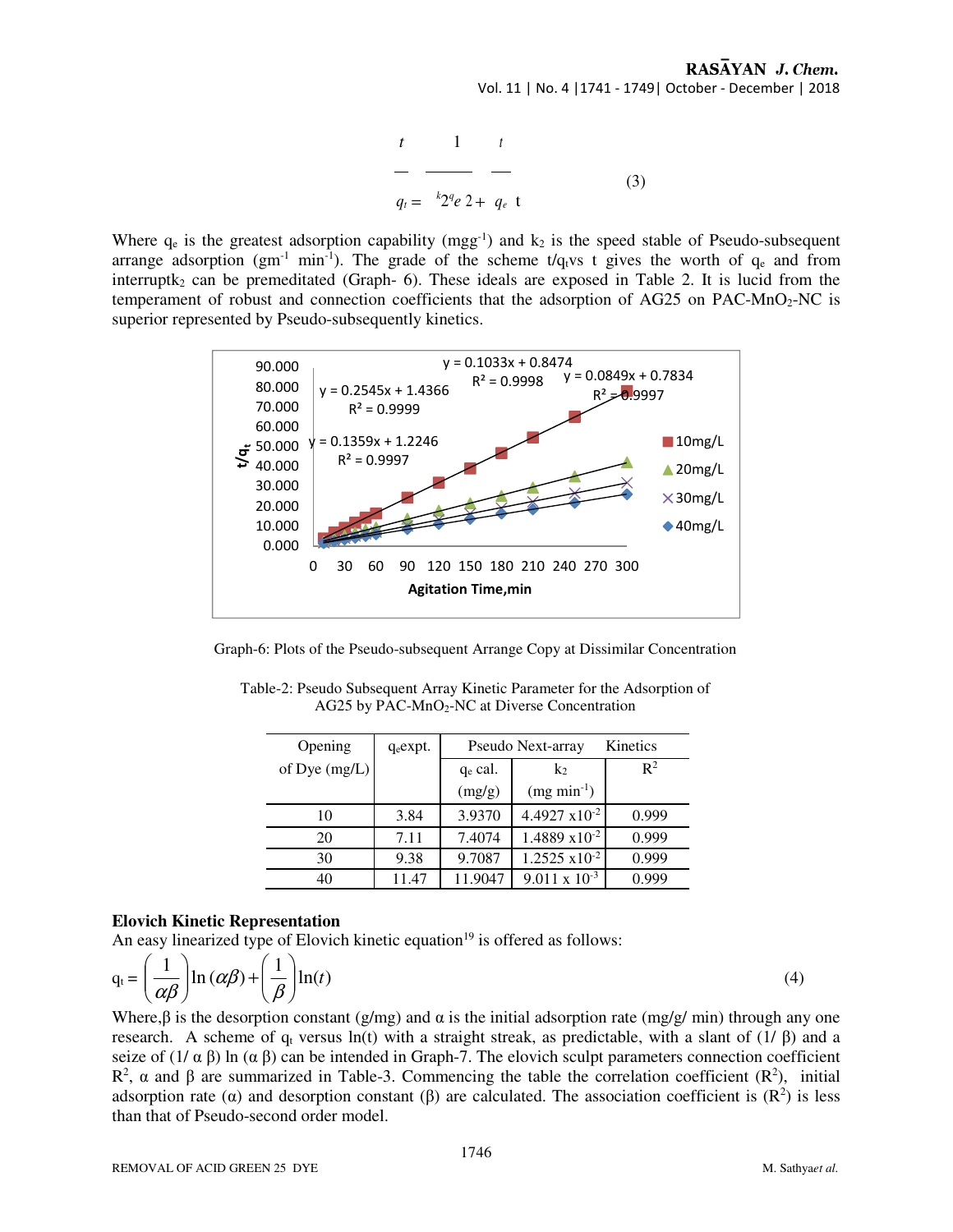#### RASAYAN J. Chem. Vol. 11 | No. 4 |1741 - 1749| October - December | 2018



Graph-7: Elovich Kinetic Representation of AG25 by PAC-MnO<sub>2</sub>-NC

#### **Intraparticle Dissemination Replica**

The intra particle dissemination replicais used here refers to the speculationplanned by<sup>20</sup>the following equation for the speedstable:

$$
q_t = k_{id}t^{0.5} + C \tag{5}
$$

Where C is constant and  $K_{id}$  is the intraparticle diffusion rate constant (mg/g min<sup>-1/2</sup>). If that speed restrictive read is intraparticle diffusion, the graphical depiction of adsorbed dye  $q_t$  versus t<sup>0.5</sup>acquiesce straight shape transient from side to side the source and the grade gives the intraparticle diffusion speed constant  $k_{id}$  and correlation coefficient  $(R^2)$  is indicated in Graph- 8.



Graph-8: Intraparticle Dissemination Replica Kinetic Model of AG25 by PAC-MnO<sub>2</sub>-NC

The correlation coefficients  $R^2$  and intra-particle parameters  $K_{id}$ , C are summarized in Table 3. From these statistics buy set value point out that the procession is not transient through the source, as a result,a few another method that may impinge on the adsorption. The association coefficient  $(R^2)$  value is less than that of Pseudo next tidyreplica.

#### **Thermodynamic Structure**

Thermodynamic structure resembling ∆Hº and ∆Sº were evaluated using Van't Hoff's equation:

 $ln K_c = \Delta S^o / R - \Delta H^o / RT$  (6)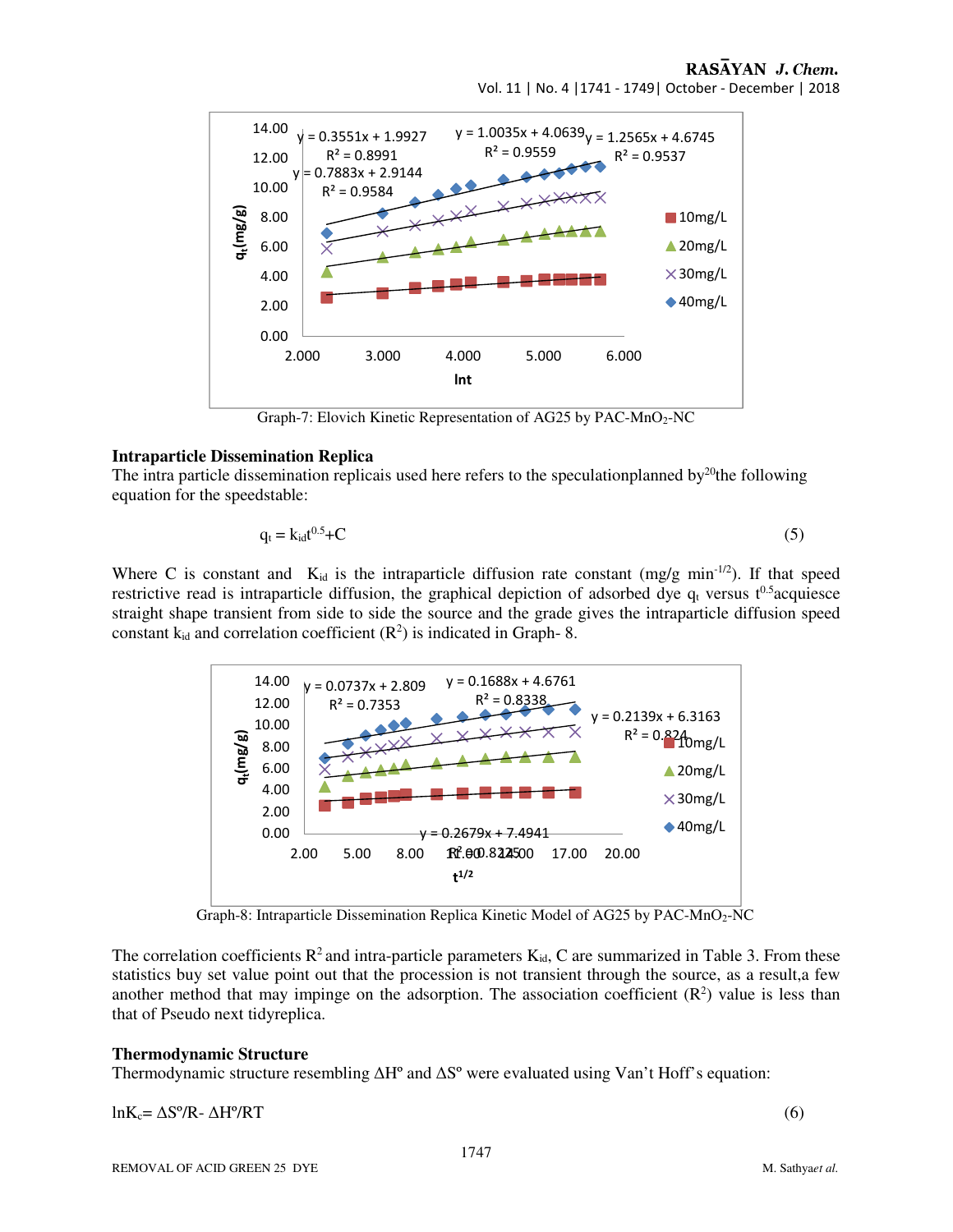# RASAYAN J. Chem.

# Vol. 11 | No. 4 |1741 - 1749| October - December | 2018

Where  $\Delta H^{\circ}$  and  $\Delta S^{\circ}$ , are the standard enthalpy and entropy changes of adsorption and K<sub>c</sub> is the Langmuir equilibrium constant respectively and their principles are designed from the grade and interrupt correspondingly of the linear conspire of  $lnK_cVs$  1/T. The free energy change for the adsorption process ∆Gº (kJ/mol) is derived in equation-7. The morals of this parameter were premeditated using equation (6&7) at different early concentration are shown in Table-4.  $\Delta G^{\circ} = \Delta H^{\circ}$ - T  $\Delta S^{\circ}$  (7)

| Preliminary<br>Dye<br>Concentration | ElovichReplica |        |                |       |       | Intraparticle Diffusion Sculpt |
|-------------------------------------|----------------|--------|----------------|-------|-------|--------------------------------|
| (mg/L)                              | $\alpha$       |        | $\mathbb{R}^2$ | K id  | C     | $\mathbb{R}^2$                 |
| 10                                  | 43.5234        | 2.8169 | 0.899          | 0.073 | 2.809 | 0.735                          |
| 20                                  | 31.8042        | 1.2690 | 0.958          | 0.168 | 4.676 | 0.833                          |
| 30                                  | 57.2713        | 0.9970 | 0.955          | 0.213 | 6.316 | 0.824                          |
| 40                                  | 51.8782        | 0.7961 | 0.953          | 0.267 | 7.494 | 0.822                          |

Table-3: Elovich and Intraparticle Dissemination Replica of AG25 by PAC-MnO<sub>2</sub>-NC

| $\Delta G^{\circ}$ |            |            |            | $\Delta S^{\circ}$ | ΔH°     |
|--------------------|------------|------------|------------|--------------------|---------|
|                    | (kJ/mol)   | (J/mol/K)  | (kJ/ mol)  |                    |         |
| 303K               | 313K       | 323K       | 333K       | 34.2204            | 34.2204 |
| $-34.9314$         | $-36.0854$ | $-37.2394$ | $-38.3934$ |                    |         |

The adsorption statistics indicate that ∆G<sup>°</sup> were negative at all temperatures. The negative ∆G<sup>°</sup> indicate the viability of the route and the impulsive nature of adsorption of  $AG25$  by PAC-MnO<sub>2</sub>-NC. The positive value of ∆Hº was further confirmed the endothermic and chemisorptive nature of the adsorption process. The positive ∆Sº show augmented randomness at the solid-solution interface during the adsorption of AG25 dye by PAC-MnO<sub>2</sub>-NC. The ∆G<sup>°</sup> value raises with enlarging in temperature is the enlarge in the enhancement of the adsorption capacity of adsorbent may be due to an increase or swelling of pore size and/or activation of the adsorbent surface.

#### **Desorption Study**

After activated carbon is flooded with dye molecules, different solvents could be used to redevelop the activated carbon to reinstate its dye adsorptive potential<sup>21</sup>. Desorption with Sodium Hydroxideexposed that the rejuvenation of adsorbent was agreeable, which confirm the chemisorptive nature of adsorption.

#### **CONCLUSION**

The current research illustrates that PAC-MnO<sub>2</sub>-NC able to be used as an adsorbent for removal of Acid Green 25. The quantity of dye adsorbed varied with adsorbent dose,  $p<sup>H</sup>$ , temperature and initial concentration. Adsorption kinetics are extraordinarily significant in sequence for adsorption course plan. Compared with the pseudo-first order, Elovich, Intraparticle diffusion model, the pseudo-second-order kinetic model was established to fit the dye adsorption kinetic statistics more properly. Even though a lot of diverse adsorbents are tried to eliminate dyes from wastewaters, activated carbon from a different source is tranquil the mainly far and wide worn adsorbent for color exclusion. From the thermodynamic data the positive value of ∆Hº was further confirmed the endothermic and chemisorptive nature of adsorption process.

#### **REFERENCES**

- 1. K. Venkata Ramana, K. Swarna Latha , K. Ravindranath and B. HariBabu, *Rasayan Journal of Chemistry*,**10(2)** *,* 349(2017), **DOI:** 10.7324/RJC.2017.1021537.
- 2. M. Santhi, P. E. Kumar and M. Sathya, *Rasayan Journal of Chemistry*, **11(4)** 1423(2018), **DOI:**  10.31788/RJC.2018.1143066.